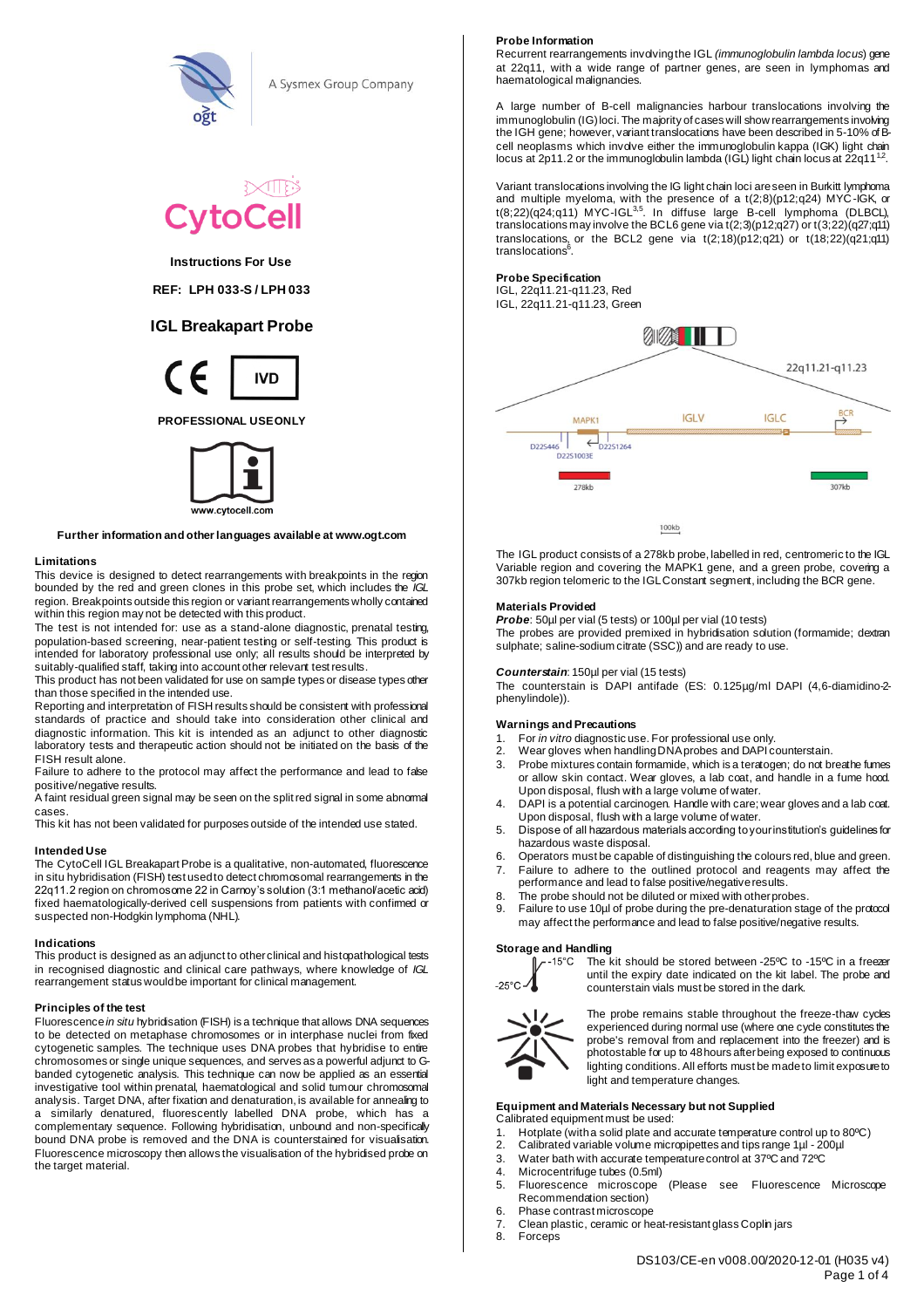- 9. Calibrated pH meter (or pH indicator strips capable of measuring pH 6.5 8.0)
- 10. Humidified container
- 11. Fluorescence grade microscope lens immersion oil
- 12. Bench top centrifuge
- 13. Microscope slides
- 14. 24x24mm coverslips<br>15. Timer
- 15. Timer<br>16. 37ºC i
- 37°C incubator
- 17. Rubber solution glue
- 18. Vortex mixer<br>19. Graduated cv
- Graduated cylinders 20. Magnetic stirrer
- 21. Calibrated thermometer

# **Optional Equipment not Supplied**

1. Cytogenetic drying chamber

## **Reagents Needed but not Supplied**

1. 20x saline-sodium citrate (SSC) Solution

- 2. 100% Ethanol
- 3. Tween-20<br>4 1M Sodiun
- 4. 1M Sodium hydroxide (NaOH)<br>5. 1M Hydrochloric acid (HCI) 1M Hydrochloric acid (HCl)
- 6. Purified water

# **Fluorescence Microscope Recommendation**

Use a 100-watt mercury lamp or equivalent and oil immersion plan apochromat objectives 60/63x or 100x for optimal visualisation. The fluorophores used in this probe set will excite and emit at the following wavelengths:

| <b>Fluorophore</b> | Excitation <sub>max</sub> [nm] | $Emission_{max}[nm]$ |
|--------------------|--------------------------------|----------------------|
| Green              | 495                            | 52 <sup>1</sup>      |
| Red                | 596                            | 615                  |

Ensure appropriate excitation and emission filters that cover the wavelengths listed above are fitted to the microscope. Use a triple bandpass DAPI/green spectrum/red spectrum filter or a dual bandpass green spectrum/red spectrum filter for optimal simultaneous visualisation of the green and red fluorophores.

Check the fluorescence microscope before use to ensure it is operating correctly. Use immersion oil that is suitable for fluorescence microscopy and formulated for low auto fluorescence. Avoid mixing DAPI antifade with microscope immersion oil as this will obscure signals. Follow manufacturers' recommendations in regards to the life of the lamp and the age of the filters.

#### **Sample Preparation**

The kit is designed for use on haematologically-derived cell suspensions fixed in Carnoy's solution (3:1 methanol/acetic acid) fixative, that are prepared according to the laboratory or institution guidelines.. Prepare air dried samples on microscope slides according to standard cytogenetic procedures. The AGT *Cytogenetics Laboratory Manual* contains recommendations for specimen collection, culturing, harvesting and for slide making<sup>7</sup>.

# **Solution Preparation**

# *Ethanol Solutions*

Dilute 100% ethanol with purified water using the following ratios and mix thoroughly.

- 70% Ethanol 7 parts 100% ethanol to 3 parts purified water
- 85% Ethanol 8.5 parts 100% ethanol to 1.5 parts purified water
- Store the solutions for up to 6 months at room temperature in an airtight container.

# *2xSSC Solution*

Dilute 1 part 20xSSC Solution with 9 parts purified water and mix thoroughly. Check pH and adjust to pH 7.0 using NaOH or HCl as required. Store the solution for up to 4 weeks at room temperature in an airtight container.

#### *0.4xSSC Solution*

Dilute 1 part 20xSSC Solution with 49 parts purified water and mix thoroughly. Check pH and adjust to pH 7.0 using NaOH or HCl as required. Store the solution for up to 4 weeks at room temperature in an airtight container.

# *2xSSC, 0.05% Tween-20 Solution*

Dilute 1 part 20xSSC Solution with 9 parts purified water. Add 5µl of Tween-20 per 10ml and mix thoroughly. Check pH and adjust to pH 7.0 using NaOH or HCl as required. Store the solution for up to 4 weeks at room temperature in an airtight container.

### **FISH Protocol**

(Note: Ensure that exposure of the probe and counterstain to laboratory lights is limited at all times).

### *Slide Preparation*

- 1. Spot the cell sample onto a glass microscope slide. Allow to dry. (**Optional, if using a cytogenetic drying chamber**: slides should be spotted using a cytogenetic drying chamber. The chamber should be operated at approximately 25°C and 50% humidity for optimal cell sample spotting. If a cytogenetic drying chamber is not available, use a fume hood as an alternative).
- 2. Immerse the slide in 2xSSC for 2 minutes at room temperature (RT) without agitation.
- 3. Dehydrate in an ethanol series (70%, 85% and 100%), each for 2 minutes at RT.
- 4. Allow to dry.

#### *Pre-Denaturation*

- 5. Remove the probe from the freezer and allow it to warm to RT. Briefly centrifuge tubes before use.
- 6. Ensure that the probe solution is uniformly mixed with a pipette.<br>7. Remove 10ul of probe per test, and transfer it to a microce
- Remove 10µl of probe per test, and transfer it to a microcentrifuge tube. Quickly return the remaining probe to the freezer.
- 8. Place the probe and the sample slide to prewarm on a 37°C (+/-1°C) hotplate for 5 minutes.
- 9. Spot 10µl of probe mixture onto the cell sample and carefully apply a coverslip. Seal with rubber solution glue and allow the glue to dry completely.

#### *Denaturation*

10. Denature the sample and probe simultaneously by heating the slide on a hotplate at 75ºC (+/- 1ºC) for 2 minutes.

#### *Hybridisation*

11. Place the slide in a humid, lightproof container at 37ºC (+/- 1ºC) overnight.

# *Post-Hybridisation Washes*

- 12. Remove the DAPI from the freezer and allow it to warm to RT.
- 13. Remove the coverslip and all traces of glue carefully. 14. Immerse the slide in 0.4xSSC (pH 7.0) at 72ºC (+/- 1ºC) for 2 minutes without
- agitation.
- 15. Drain the slide and immerse it in 2xSSC, 0.05% Tween-20 at RT (pH 7.0) for 30 seconds without agitation.
- 16. Drain the slide and apply 10µl of DAPI antifade onto each sample.
- 17. Cover with a coverslip, remove any bubbles and allow the colour to develop in the dark for 10 minutes.
- 18. View with a fluorescence microscope (see **Fluorescence Microscope Recommendation**).

#### **Stability of Finished Slides**

Finished slides remain analysable for up to 1 month if stored in the dark at/or below RT.

#### **Procedural Recommendations**

- 1. Baking or ageing of slides may reduce signal fluorescence
- 2. Hybridisation conditions may be adversely affected by the use of reagents other than those provided or recommended by Cytocell Ltd
- 3. Use a calibrated thermometer for measuring temperatures of solutions, waterbaths and incubators as these temperatures are critical for optimum product performance.
- 4. The wash concentrations, pH and temperatures are important as low stringency can result in non-specific binding of the probe and too high stringency can result in a lack of signal
- 5. Incomplete denaturation can result in lack of signal and over denaturation can also result in non-specific binding
- 6. Over hybridisation can result in additional or unexpected signals
- 7. Users should optimise the protocol for their own samples prior to using the test for diagnostic purposes
- 8. Suboptimal conditions may result in non-specific binding that may be misinterpreted as a probe signal

# **Interpretation of Results**

*Assessing Slide Quality*

The slide should not be analysed if:

- Signals are too weak to analyse in single filters in order to proceed with analysis, signals should appear bright, distinct and easily evaluable
- There are high numbers of clumped/overlapping cells obstructing the analysis • >50% of the cells are not hybridised
- There is excess of fluorescent particles between cells and/or a fluorescent haze that interferes with the signals - in optimal slides the background should appear dark or black and clean
- Cell nucleus borders cannot be distinguished and are not intact

#### *Analysis Guidelines*

- Two analysts should analyse and interpret each sample. Any discrepancies should be resolved by assessment by a third analyst
- Each analyst should be suitably qualified according to recognised national standards
- Each analyst should score independently 100 nuclei for each sample. The first analyst should start the analysis from the left side of the slide and the second analyst from the right one
- Each analyst should document their results in separate sheets
- Analyse only intact nuclei, not overlapped or crowded nuclei or nuclei covered by cytoplasmic debris or high degree of autofluorescence
- Avoid areas where there is excess of cytoplasmic debris or non-specific hybridisation
- Signal intensity may vary, even with a single nucleus. In such cases, use single filters and/or adjust the focal plane
- In suboptimal conditions signals may appear diffuse. If two signals of the same colour touch each other, or the distance between them is no greater than two signal widths, or when there is a faint strand connecting the two signals, count as one signal
- When analysing dual-colour breakapart probes, if there is a gap between the red and green signal no greater than two signal widths apart, count as not rearranged/fused signal
- DS103/CE-en v008.00/2020-12-01 (H035 v4) Page 2 of 4 If in doubt about whether a cell is analysable or not, then do not analyse it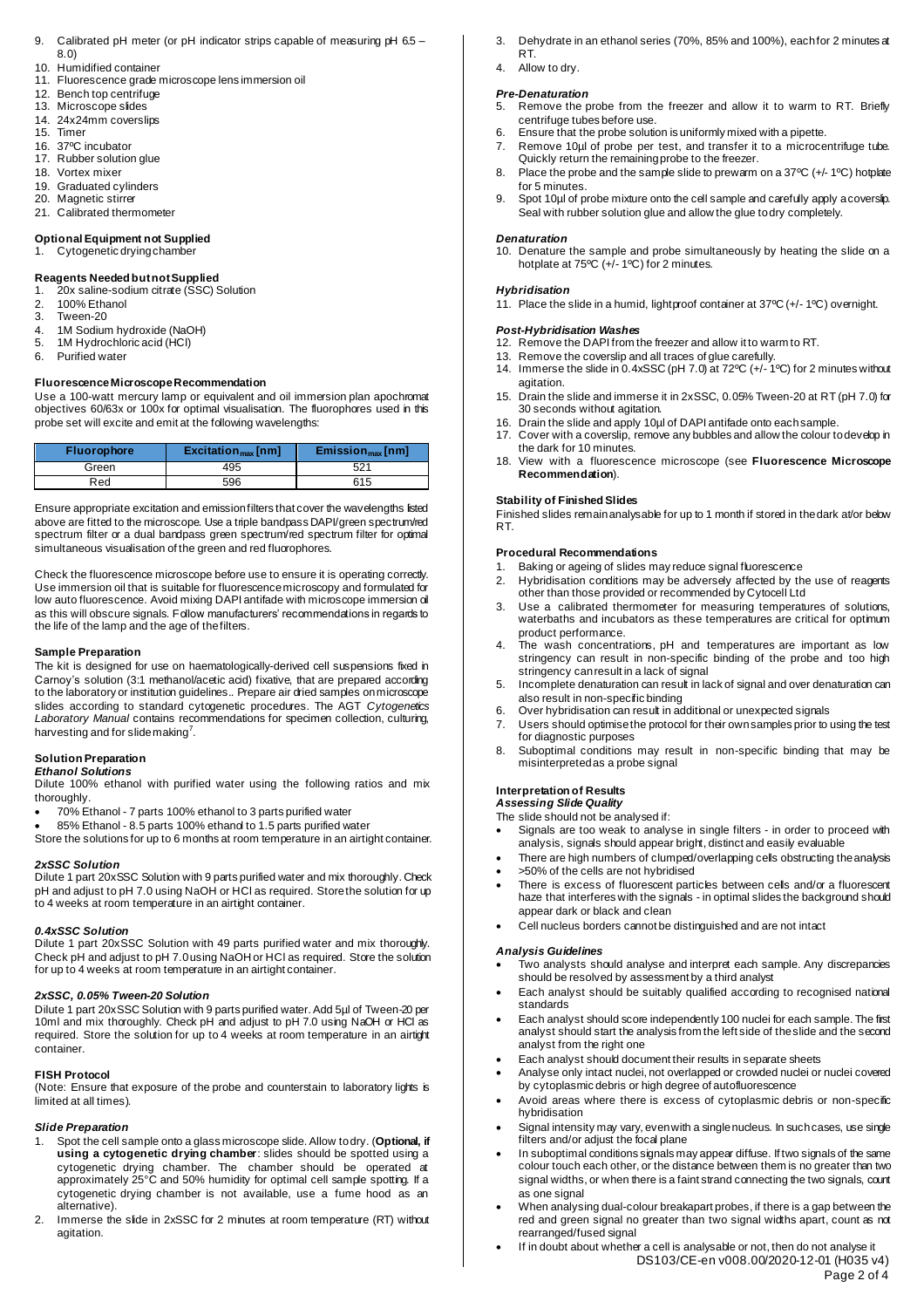| <b>Analysis Guidelines</b> |                                                                                                                |
|----------------------------|----------------------------------------------------------------------------------------------------------------|
|                            | Do not count - nuclei are too<br>close together to determine<br>boundaries                                     |
|                            | Do not count overlapping<br>nuclei-all areas of both<br>nuclei are not visible                                 |
|                            | Count as two fusion signals -<br>the gap between the red and<br>green signal is less than two<br>signal widths |
|                            | Count as two fusion signals -<br>one fusion signal is diffuse                                                  |

#### **Expected Results** Expected Normal Signal Pattern



In a normal cell, two fused red/green signals (2F) are expected.

# Expected Abnormal Signal Pattern



In a cell with an IGL translocation, the expected signal pattern will be one distinct red and one distinct green signal in addition to one red/green fused signal of the normal chromosome 22 (1R, 1G, 1F).

A faint residual green signal may be seen on the split red signal in some abnormal cases.

Other signal patterns are possible in aneuploid/unbalanced specimens.

#### **Known Cross-Reactivity** No known cross reactivity.

# **Adverse Event Reporting**

If you believe this device has malfunctioned or suffered a deterioration in its performance characteristics which may have contributed to an adverse event (e.g. delayed or misdiagnosis, delayed or inappropriate treatment), this must be reported immediately to the manufacturer (**email:** vigilance@ogt.com).

If applicable, the event should also be reported to your national competent authority. A list of vigilance contact points can be found at:<br><http://ec.europa.eu/growth/sectors/medical-devices/contacts/>.

### **Specific Performance Characteristics**

Laboratories must verify cut-off values using their own data $^{8,9}$ .

## *Analytical Specificity*

Analytical specificity is the percentage of signals that hybridise to the correct locus and no other location. The analytical specificity was established by analysing a total of 200 target loci. The analytical specificity was calculated as the number of FISH signals that hybridised to the correct locus divided by the total number of FISH signals hybridised.

# Table 1. Analytical Specificity for the IGL Breakapart Probe

| Probe        | <b>Target</b><br>Locus | <b>No. of Signals</b><br><b>Hybridised to the</b><br><b>Correct Locus</b> | <b>Total No. of</b><br><b>Signals</b><br><b>Hybridised</b> | <b>Specificity</b><br>(%) |
|--------------|------------------------|---------------------------------------------------------------------------|------------------------------------------------------------|---------------------------|
| Red<br>IGL   | 22q11.21-<br>a11.23    | 200                                                                       | 200                                                        | 100                       |
| Green<br>IGL | 22a11.21-<br>a11.23    | 200                                                                       | 200                                                        | 100                       |

### *Analytical Sensitivity*

Analytical sensitivity is the percentage of scoreable interphase cells with the expected normal signal pattern. The analytical sensitivity was established by analysing interphase cells across different normal samples. The sensitivity was calculated as the percentage of scoreable cells with the expected signal pattern (with a 95% confidence interval).

Table 2. Analytical Sensitivity for the IGL Breakapart Probe

| No. of Cells with<br><b>Expected Signal</b><br><b>Patterns</b> | No. of Cells<br>with Scoreable<br><b>Signals</b> | <b>Sensitivity</b><br>(%) | 95%<br>Confidence<br>Interval |
|----------------------------------------------------------------|--------------------------------------------------|---------------------------|-------------------------------|
| 483                                                            | 500                                              | 96.6                      | 2.2                           |

#### *Precision and Reproducibility*

Precision is a measure of the natural variation of a test when repeated several times under the same conditions. This was assessed by analysing repeats of the same lot number of probe tested on the same sample, in the same conditions on the same day.

Reproducibility is a measure of the variability of a test and has been established in terms of sample-to-sample, day-to-day and batch-to-batch variability. Day-to-day reproducibility was assessed by analysing the same samples on three different days. Batch-to-batch reproducibility was assessed by analysing the same samples using three different lot numbers of probe on one day. Sample-to-sample reproducibility was assessed by analysing three replicates of a sample on one day. For each sample, signal patterns of 100 interphase cells were recorded and the percentage of cells with the expected signal pattern was calculated.

The reproducibility and precision were calculated as the Standard Deviation (STDEV) between replicates for each variable and overall mean STDEV.

Table 3. Reproducibility and Precision for the IGL Breakapart Probe

| Variable          | <b>Standard Deviation (STDEV)</b> |
|-------------------|-----------------------------------|
| Precision         | 2.45                              |
| Sample-to-sample  | 1.53                              |
| Day-to-day        | 1.22                              |
| Batch-to-batch    | 0.91                              |
| Overall deviation | 1.61                              |
|                   |                                   |

#### **Additional Information**

For additional product information please contact the CytoCell Technical Support Department.

**T:** +44 (0)1223 294048

**E:** techsupport@cytocell.com

**W:** www.ogt.com

#### **References**

- 1. Poulseu TS *et al.*, Leukemia 2002; 16:2148-55<br>2. Martin-Subero JI et al., Int. J Cancer 2002:98:4
- 2. Martin-Subero JI *et al*., Int J Cancer 2002;98:470-4
- 3. Kornblau SM *et al*., Hematol Oncol 1991;9:63-78
- 4. Walker BA, *et al*., Blood Cancer J; 2014;4(3):e191
- 5. Chaganti SR *et al*., Genes Chromosomes Cancer 1998;23:323-7
- 6. Tashiro S *et al*., Oncogene 1992;7:573-7
- 7. Arsham, MS., Barch, MJ. and Lawce HJ. (eds.) (2017) *The AGT Cytogenetics Laboratory Manual*. New Jersey: John Wiley & Sons Inc.
- 8. Mascarello JT, Hirsch B, Kearney HM, et al. Section E9 of the American College of Medical Genetics technical standards and guidelines: fluorescence in situ hybridization. Genet Med. 2011;13(7):667-675.
- 9. Wiktor AE, Dyke DLV, Stupca PJ, Ketterling RP, Thorland EC, Shearer BM, Fink SR, Stockero KJ, Majorowicz JR, Dewald GW. *Preclinical validation of fluorescence in situ hybridization assays for clinical practice*. Genetics in Medicine. 2006;8(1):16–23.